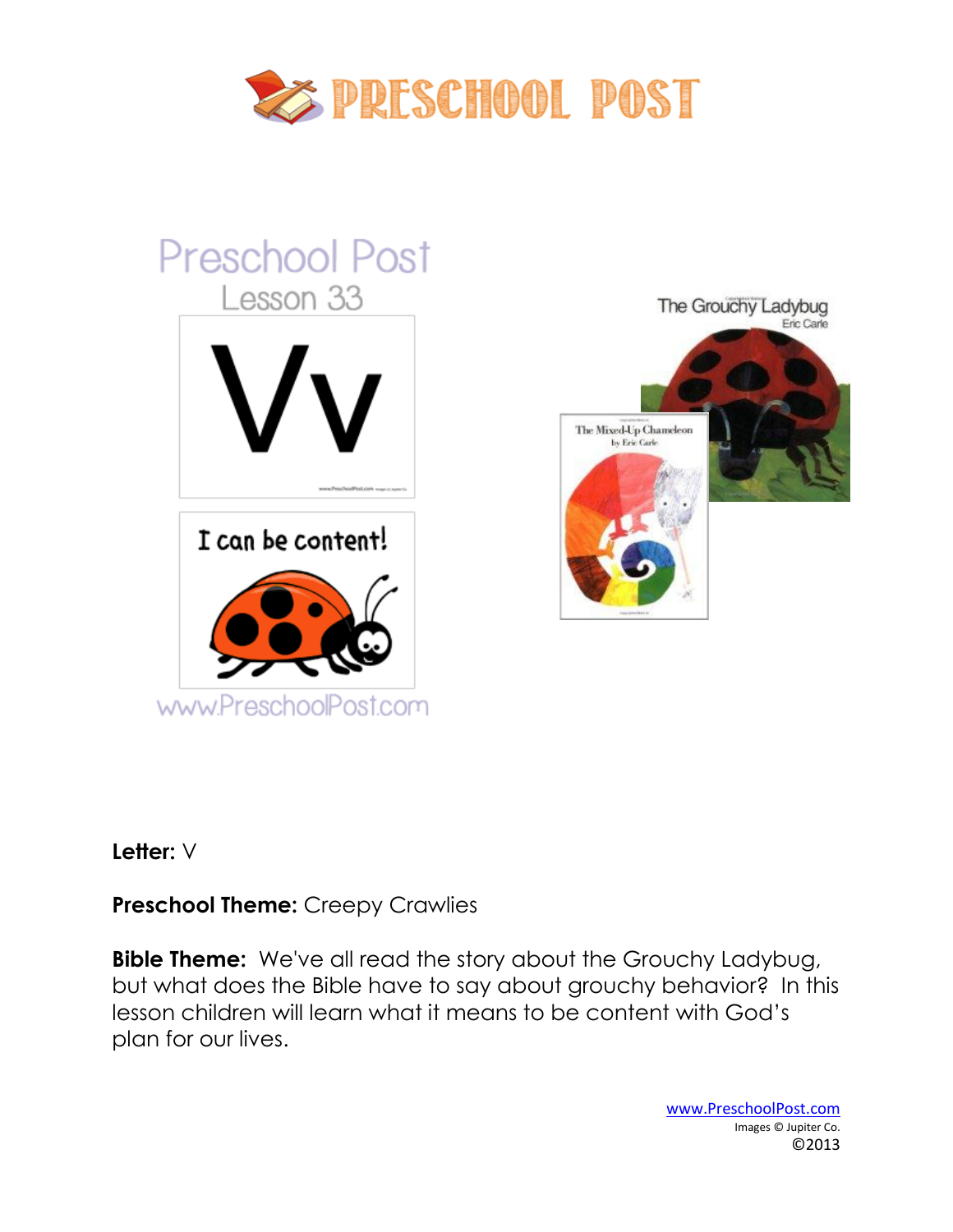

# **Morning Circle:**

Show the *letter* "V" to the children. Say the "V" sound together. Ask the children for examples of "V" words. Repeat these together. Show the children a close-up [photo of a Velvet Mite.](http://www.preschoolpost.com/MayCreepyCrawlies.html) Ask the children if they know what velvet is. Have a swatch of velvet to pass around. Let the children describe what it feels like. Ask them why they think the Velvet Mite was named after velvet. Spend a moment discussing their suggestions. Explain that today's lesson will be about two very different kinds of creepy crawlies. One is an insect, and the other is a reptile. Ask the children if they know some differences between insects and reptiles. Help them make the distinctions. Make a chart or graph of the differences if you like.

**Read:** [The Mixed-Up Chameleon,](http://www.amazon.com/gp/product/0064431622/ref=as_li_ss_tl?ie=UTF8&tag=christpreschp-20&linkCode=as2&camp=1789&creative=390957&creativeASIN=0064431622) by Eric Carle.

Why was the chameleon so unhappy? What did it think would make it happy? Why? Did it work? Why not?

#### **Music & Movement:**

Play Janet Sirret's ["Creepy, Crawly, Slimy Things"](http://www.amazon.com/gp/product/B0012JAU8A/ref=as_li_wdgt_fl_ex?&linkCode=wag&tag=llbugs-20) from her CD of the same name and dance!

#### **Snack:**

Mix up some miniature marshmallows, raisins, crisped rice cereal, and some gummy bugs, and let the children's imaginations do the rest!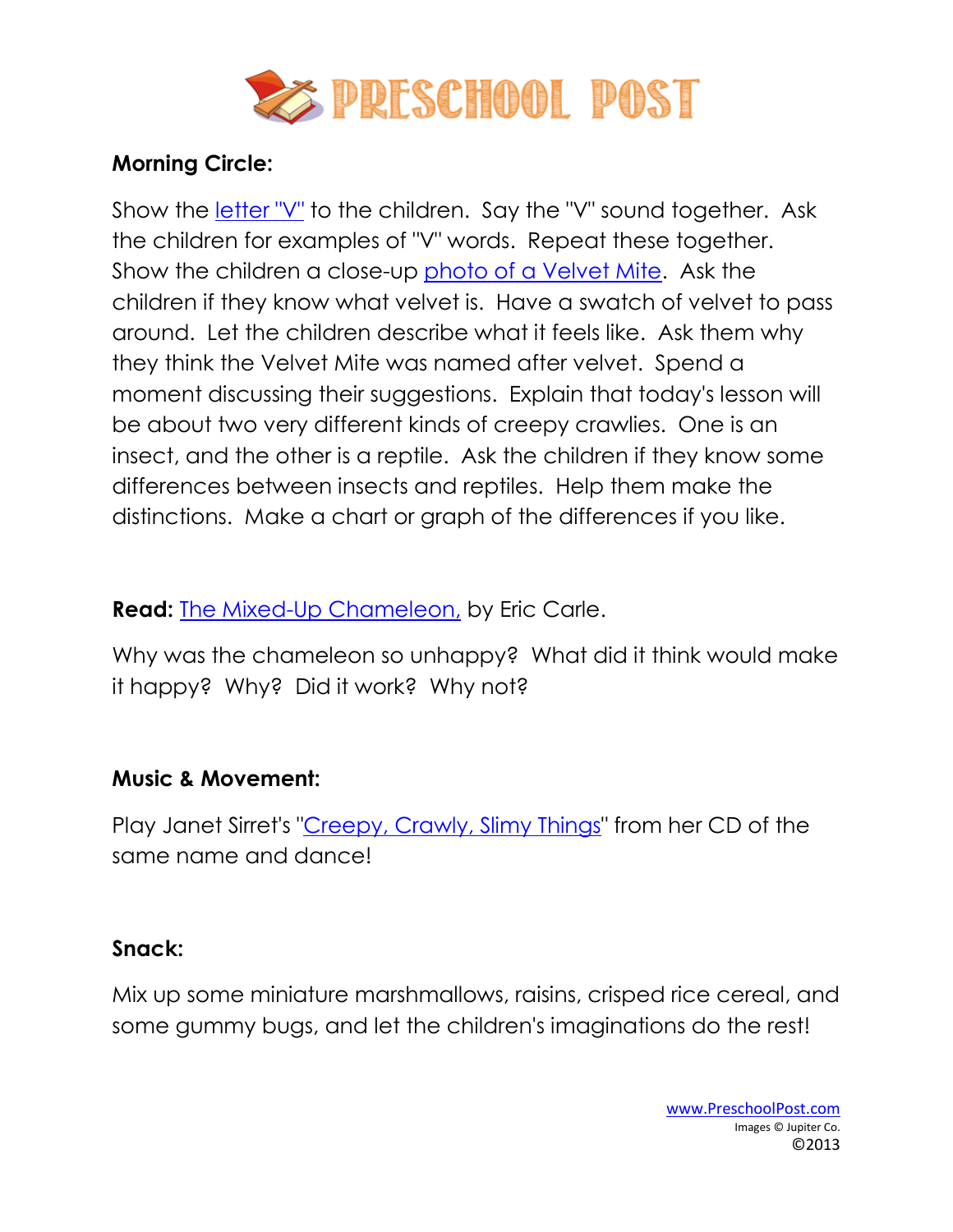

# **Centers:**

1. Reptile habitat. If possible, have a real chameleon for the children to see and interact with. If not, provide a "habitat" (pretend trees, a blue mat for water, some sand, etc.) and lots of plastic reptiles and amphibians for the children to use in imaginary play.

2. Bug table. Have some bugs (yes, REAL bugs,) for the children to examine. If you're brave enough, and depending on the type of bugs you have, let the children touch the insects and let them crawl on their hands. If not, have a few select creepy crawlies in see-through containers (with air-holes punched in!), magnifying glasses, and notepaper and pens for the children to take "notes" on their discoveries!

3. Camouflage center. Let the children experiment with the concept of camouflage by providing an assortment of wallpaper scraps or scrapbooking paper scraps, and making pattern-onpattern collages. For example, use one sheet of patterned paper for a background. Then tear strips and shapes out of both that same kind of pattern and from other patterns and paste them on. Can the children see how the bits from the same pattern camouflage or blend in while the other bits stand out? Why would it be helpful for a chameleon to blend in or camouflage to its environment?

# **Art Activity:**

#### Ladybug Paintings!

Set up the easels crack out the fingerpaint, and let your little masters create! Encourage

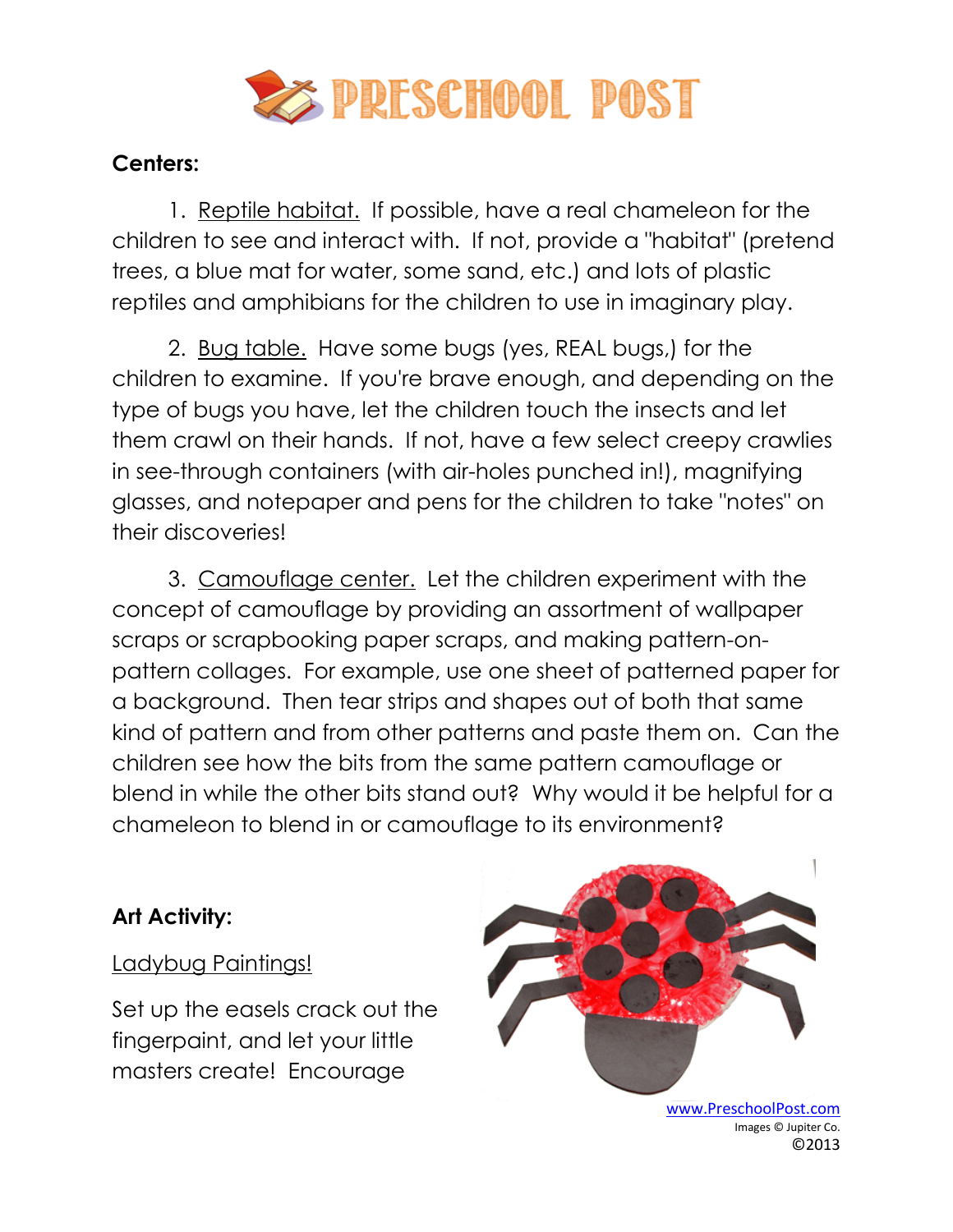

children to make one or more large red circles on their paper. Then show them how to make black dots on the red circles with their fingertips. Add a few lines for legs and antennae and you have perfectly painted ladybugs. Try adding a little green here and there for leaves. Worthy of a frame!

#### **Bible Storytime:**

**Read:** [The Grouchy Ladybug,](http://www.amazon.com/gp/product/0064434508/ref=as_li_ss_tl?ie=UTF8&tag=christpreschp-20&linkCode=as2&camp=1789&creative=390957&creativeASIN=0064434508) by Eric Carle.

Ask the children why the ladybug was so unhappy. What was it looking for? Why would it want to fight? Was it trying to prove something to itself or to others? What hard lesson did it learn?

# **Bible Verse Bracelets:**

"Do not think of yourself more highly than you ought..." [Romans](http://www.preschoolpost.com/MayCreepyCrawlies.html)  [12:3b](http://www.preschoolpost.com/MayCreepyCrawlies.html)

Help the children understand the verse's main point. What could the confused chameleon and the grouchy grumpy ladybug have done differently that would have made both them and those around them more happy? What do we need to know to be content? Explain that God has made us special, with a plan for each of us. And He has commanded us to love Him with all our heart, and to love our neighbor as we love ourselves. Knowing that, we are free to be what He created us to be. And we are free from jealousy, envy, and needing to prove ourselves to others. What wonderful news!